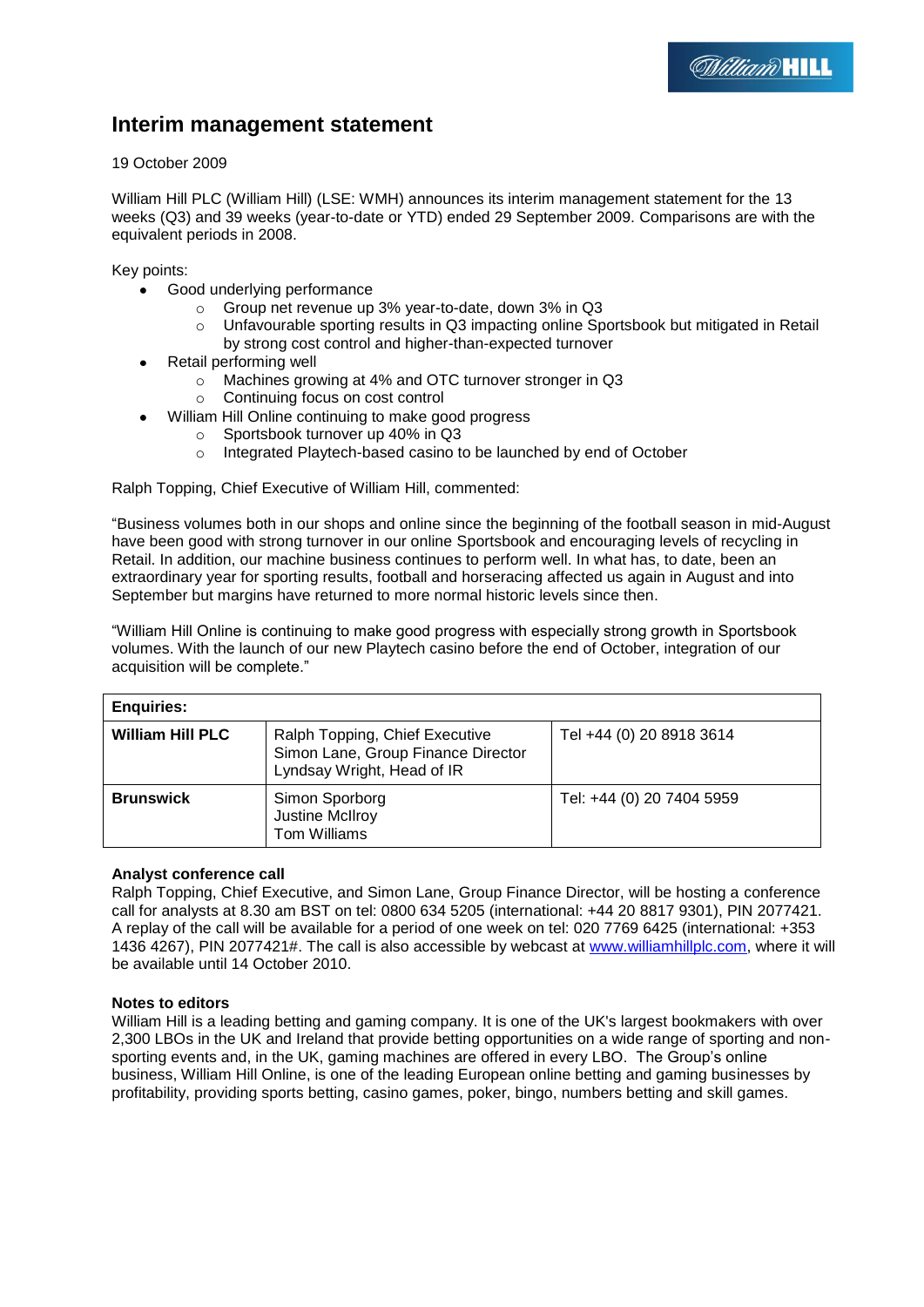## **Operating update**

## **Overview**

In the third quarter, in Retail we saw improving levels of turnover over-the-counter (OTC) plus further growth from machines. William Hill Online saw especially strong growth in Sportsbook volumes and good growth in online gaming. Gross win and net revenue margins across the business have been hit by sporting results going in the customers" favour. However, in Retail increased volumes combined with our ongoing focus on costs have helped to mitigate much of that impact at the operating profit level. Group net revenue decreased 3% in Q3 and is up 3% in the year-to-date.

## **Sporting results**

As has been widely publicised, football results were unfavourable for bookmakers through August and into September. The leading clubs won consistently and, more notably, there was an absence of draws in the Premier League, which normally represent about 25% of outcomes but occurred in only 6% of matches up to the end of September. This was compounded by the strong comparator results in August 2008 when we achieved a higher-than-average margin on football. However, football margins have returned to being in line with historic trading in the latter part of September and early October.

Horseracing results continued to be unfavourable in July and August but some recovery was seen in September.

#### **Divisional performance**

#### *(a) Retail*

OTC gross win was down 21% in Q3, with a gross win margin of 15.4% as a result of the sporting results impact. However, OTC turnover improved, being down only 4% in the quarter compared with an 11% decline in the first six months. This reflects stronger trading since the start of the football season and recycling of customer winnings.

Machines continued to perform well against tough comparators, growing by 4% in the quarter.

Overall, retail gross win was 11% lower in Q3 than in the same period last year and is down 4% YTD, reflecting the impact of unfavourable sporting results.

We have also begun the roll-out of the new "Storm" cabinets and this will be completed by the end of the first quarter 2010.

#### *(b) Online*

William Hill Online is continuing to make good progress and with the launch of a new Playtech casino on williamhill.com before the end of October integration will be complete.

Net revenue from William Hill Online increased by 56% in Q3 and by 57% YTD. On a pro forma basis, net revenue increased by 2% in Q3 despite the unfavourable football results and is up 8% YTD.

Pre-exceptional operating profit was up 8% (pro forma: down 21%) in Q3, bringing the total for the year to £46.0m (pro forma: down 16%). We estimate the unfavourable sporting results reduced operating profit by £7m in Q3. Playtech"s minority interest was £3.9m in Q3 and £13.0m YTD. To ensure consistency between our reporting and Playtech"s, we will report William Hill Online profit on a quarterly basis from this point forward and both companies will report results around the same time where possible.

As highlighted above, Sportsbook is making excellent progress, with turnover up 40% in Q3 and new accounts up 23% YTD. However, net revenue has been affected by the sporting results and was down 36% in Q3 on a net revenue margin of 3.2% compared with 7.0% in 2008.

Gaming activities, consisting of casino, poker, bingo and skill games, are performing well and in line with management expectations, delivering net revenue growth of 98% in Q3 (pro forma 12%).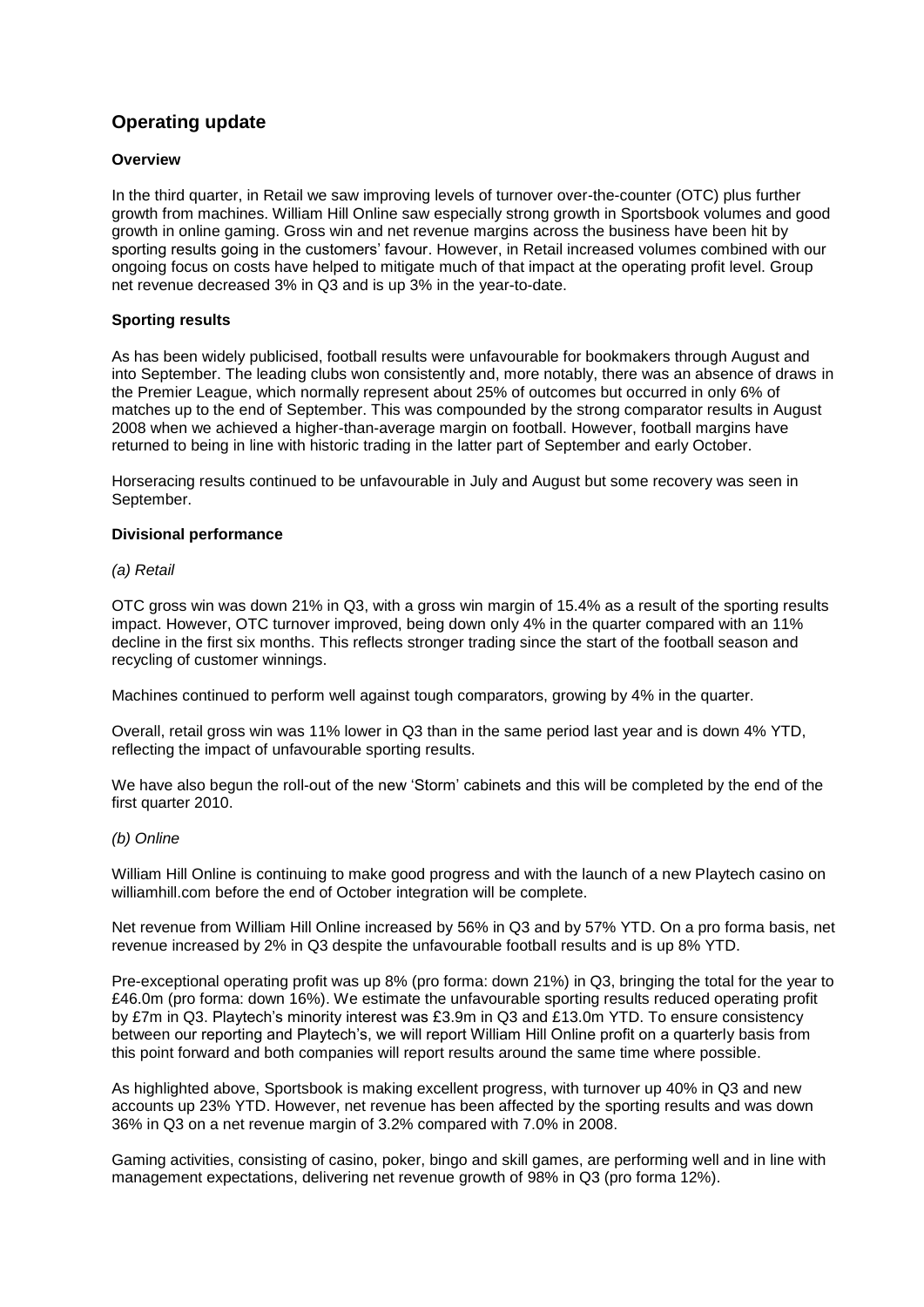Since reporting our half-year results at the beginning of August, we have completed the majority of the second-half objectives that we outlined at that time. In particular, we are about to launch a Playtechbased casino site integrated within the www.williamhill.com website and are now providing Sterling- and Euro-based tables for poker customers. On Sportsbook, we have launched Tote betting, continued to improve the existing international sites and are preparing to launch a further international site before the end of the year. We have also continued to develop our in-play product, particularly around football.

In August, we transferred our Sportsbook and fixed-odds games from the UK to Gibraltar to take advantage of the established regulatory environment and competitive tax regime available in Gibraltar. We remain confident that this will deliver cost savings of around £4m in 2009 and around £10m on a fullyear basis.

#### *(c) Telephone*

Our Telephone business, representing only 3% of the Group"s net revenue, continues to face tough competition from overseas operators who do not pay the gaming duty and horseracing levy to which we are subject in the UK. Like Retail and Sportsbook, it has been affected by sporting results in the period, with net revenue down 34% in Q3 and 22% YTD.

## **Costs**

We have continued to deliver good cost control and growth in underlying costs in Retail will be below our 4% full-year target. Together with increased trading volumes, this helped to offset much of the gross win reduction we saw in Retail in Q3 from sporting results.

Costs including marketing in William Hill Online have increased by 33% YTD on a pro forma basis, which is in line with our expectations as we invest in building the infrastructure necessary to support William Hill Online's growth.

## **Current trading and outlook**

Our full-year expectations for Retail remain broadly unchanged as reduced costs and higher-thanexpected turnover have largely offset the gross win decline from sporting results. Whilst we do not anticipate that we will be able to recover the impact in Q3 of adverse sporting results over the balance of 2009, we continue to be pleased by the overall performance of William Hill Online and are particularly encouraged by the strong Sportsbook turnover since the start of the football season.

#### **Fiscal and regulatory developments**

In July, the Gambling Commission published its report to the Minister for Sport on high-stake, high-prize gaming machines, which include the B2 and B3 gaming machines we operate in our shops. It concluded, amongst other things, that the range of permitted stakes and prizes in Britain is relatively low compared to international standards and that stakes and prizes are not the only important considerations. It proposed a programme of further research, which is expected to take as much as five years to complete.

In July, H.M. Treasury (Treasury) initiated a consultation on a gross profits tax (GPT) approach for gaming machines, which it is proposing as a replacement for the current tax regime of VAT and Amusement Machine Licence Duty. We are encouraged by Treasury"s indication that the GPT regime would "be set at a revenue neutral rate overall". The consultation will run until 23 October 2009 and Treasury expects to publish a summary of responses shortly thereafter. We have submitted our response and have met with Treasury.